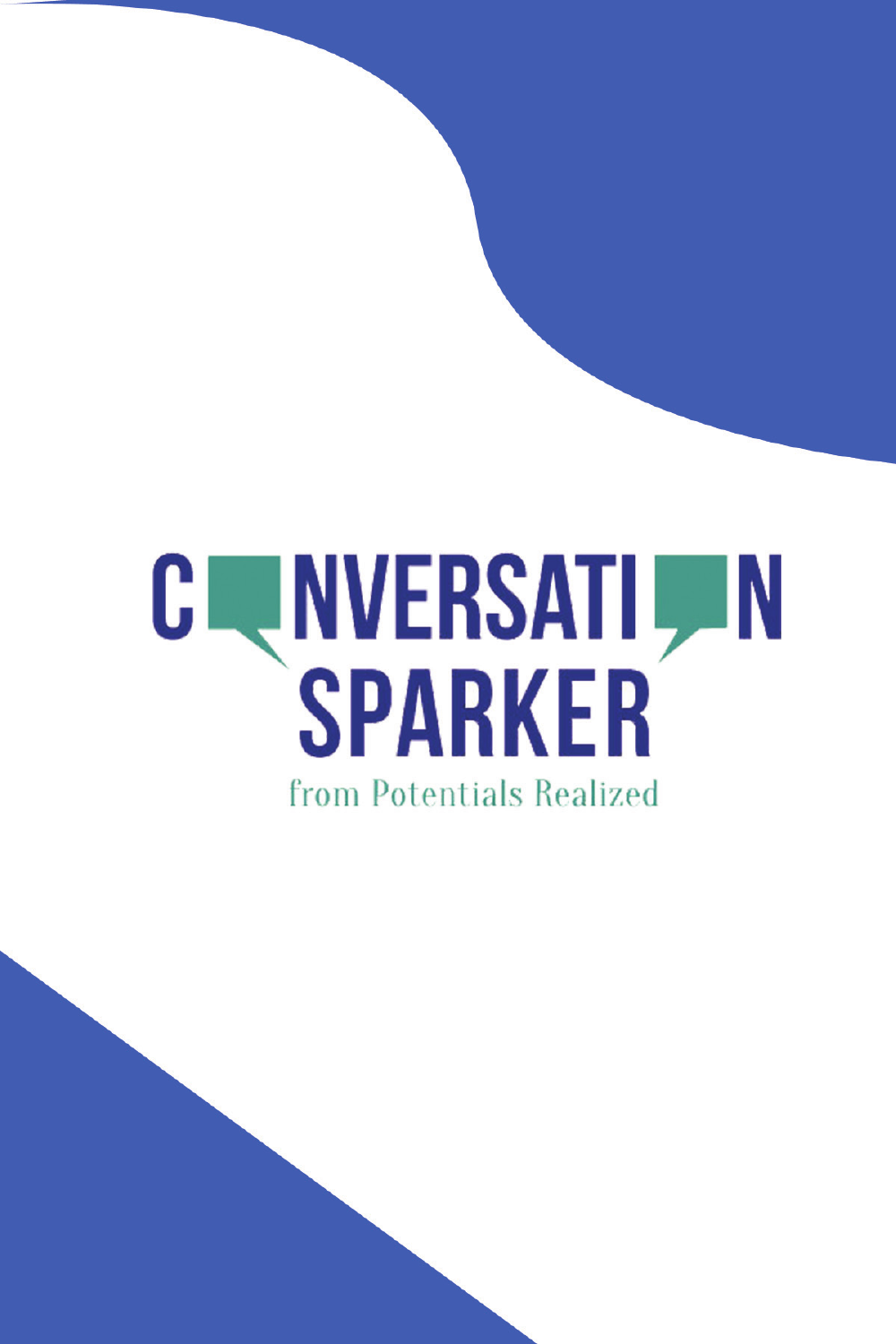For more than two decades I have had the privledge of working with teams and groups all over the world. From community groups in remote hinterland of South America, to financial analysts on Bay Street, to government officials and members of the United Nations (UN), one thing is common - people love a good conversation.

For the last five years I've brought photo decks into my facilitation, training and coaching work with teams and groups. It's had tremendous impact. Whether it's been exploring the concept of vision with a team that feels like it's fallen off the rails, supporting a an group of HR professionals exploring the question of what their role is, or encouraging group of more than 300 coaches to identify what's next for their work, photos have **expedited the conversation**. I continue to hear from group and team members how they were surprised by what new insights they gained, and deep conversations that photos and questions provoked.

For years I've used a number of photo decks in existence but always felt compelled to create a deck which was much more portable and varied in integrating not only photos but also questions. As a Certified Professional Coach for more than a decade, I know the power of a great question. Conversation Sparker Cards<sup>™</sup> have evolved out of the percolation of many ideas and experiences with groups.

#### What we hope will set this deck apart from others is:

**IT'S PORTABILITY - the Conversation Sparker deck** comes in a handy 3.5 x 5.75 inch size, small enough to be packed easily, and large enough to be visually appealing. It comes in a hard plastic casing, designed to protect it from the elements as well as slip into your briefcase or training bag.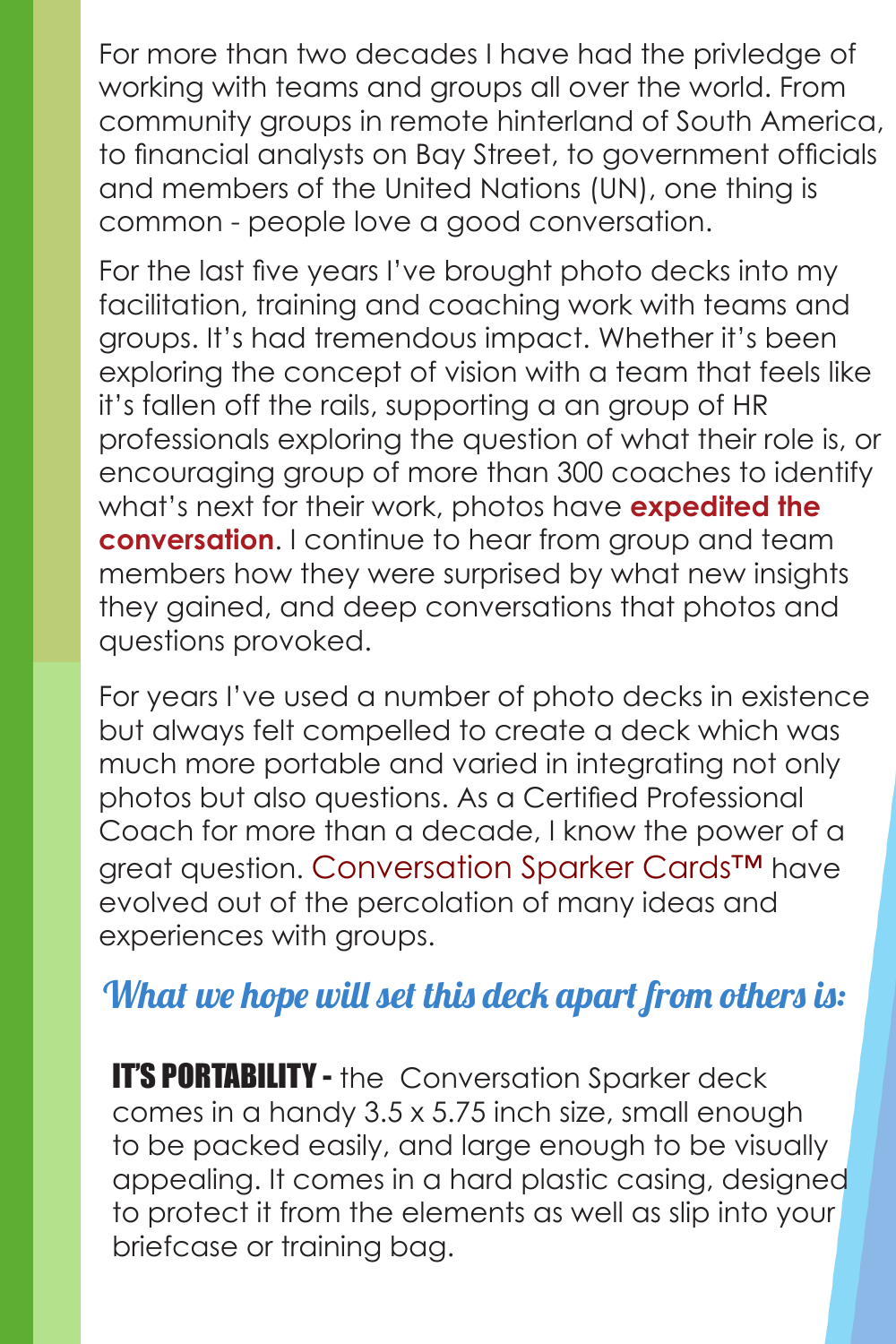THE ENCOURAGEMENT TO USE THE MATERIALS IN BOTH THE IN-PERSON AND VIRTUAL REALMS. You can access copies of the photos online under an annual license. The annual license enables you to use the materials virtually in webinars or teleclasses.

#### THE OPTION OF ADDING ON ADDITIONAL RESOURCES. In the

future we will be producing additional decks including values cards, team coaching questions, and other themed Conversation Sparker Cards ™.

#### A NUMBER OF RESOURCES/ACTIVITIES CUSTOMIZED FOR YOU.

Please visit http://www.conversationsparker.com for more downloads and resources. You are invited to use code 4321 when asked.

#### THE GROUNDING IN TEAM AND GROUP COACHING PROCESSES.

Coaching is grounded in goal setting and accountability. It is a conversation which provokes both awareness AND Action. These questions and photos are aimed to support you in clarifying your goals, enhancing awareness, and supporting action.

WORKSHEETS WHICH YOU CAN DOWNLOAD. Go to http:// www.conversationsparker.com and click on the download link. Use access code 4321 to access a number of resources which accompany the material - audios, worksheets and videos.

## And Now….

A bulk of our work has been with teams and groups around the world. We've seen the impact of images on virtual groups, teams in Central and Western Africa and in face to face sessions delivered in North America.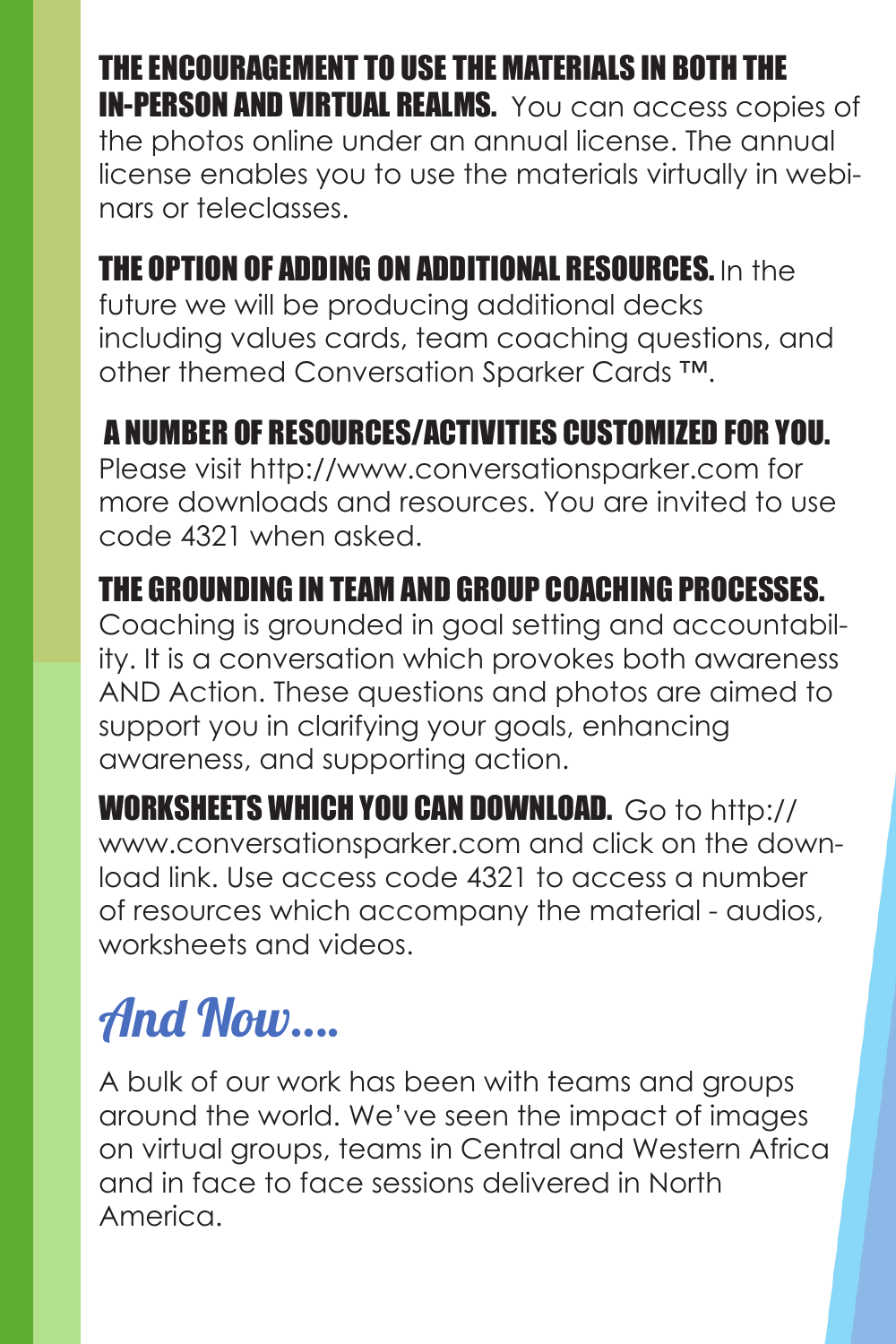Photos cut across language, culture and many other differences which can exist in groups. Photos can be used individually and collectively.

What follows are some suggestions as to how you will want to use Conversation Sparkers in your team and group engagements.

# Key principles in working with cards:

When working with groups in person, spread the cards out in a large area so people can touch and review the cards. Make sure bags, cords, and other tripping items are out of the way before you have them move!

**•** Give people time and choice - If you are working with a group provide a time limit for selection and encourage people to "go with their gut"

**•** Provide each participant with individual reflection time. You may want to design a handout (see sample handout on our website - www.conversationsparker. com) or have people reflect on and journal around these questions:

What made you select this card? OR What drew you to this card?

What's significant about it?

What's in focus?

What's out of focus?

How does this connect with the question at hand?

As you look at it, what new insights do you have?

**•** After individual time to reflect and write (usually a few minutes - 5-7 minutes), give people an opportunity to share with a partner, smaller group or larger group. The ability to verbalize and share the cards often leads to new ideas and insights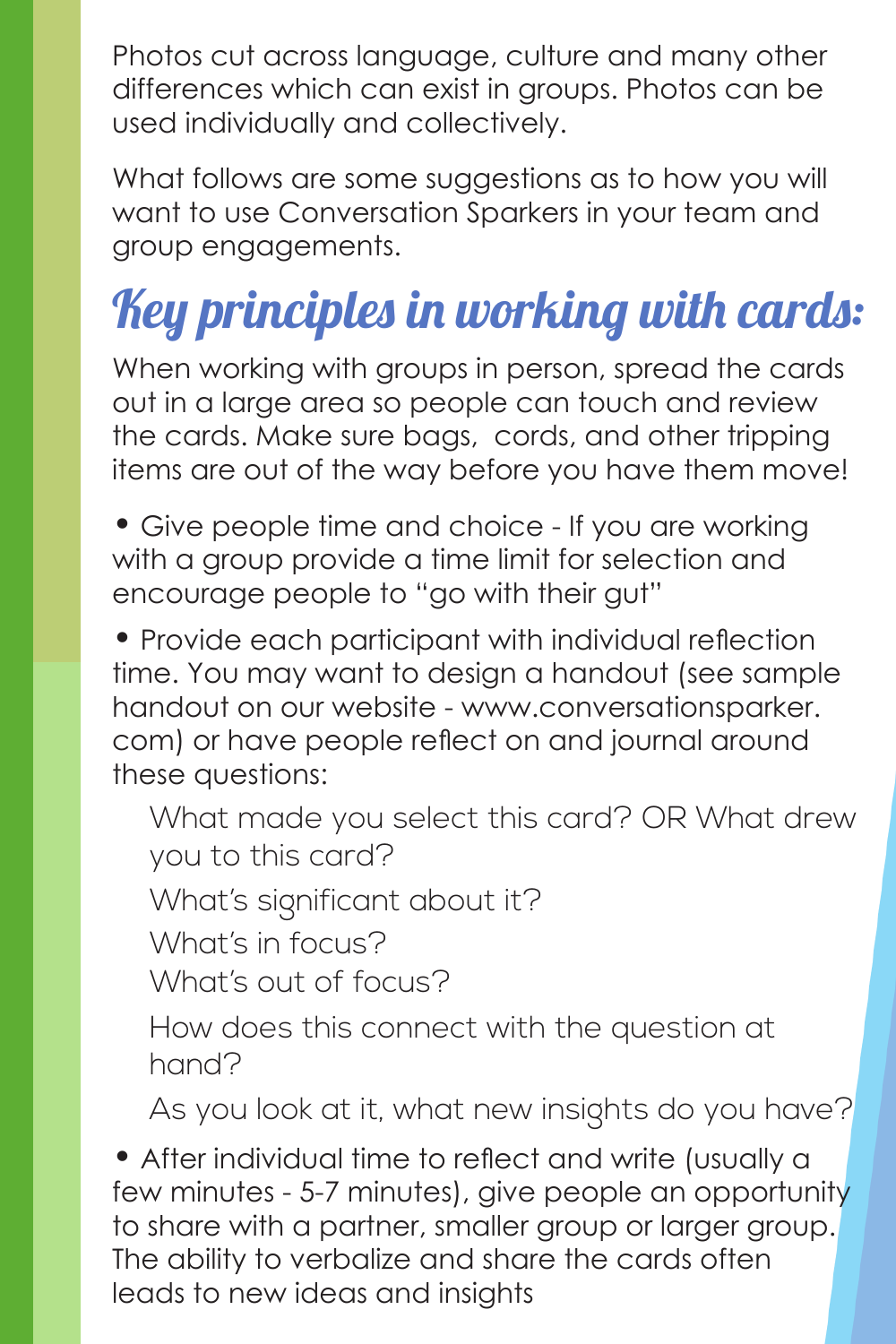o When sharing in smaller groups, you may want to budget 2-3 minutes per person.

o Depending on how well the group knows each other, time you have available, and size of group, consider pairings or groupings of 2-4.

o Larger group sharing can be very useful especially for teams or those groups who will be working together. Keep in mind the number of people who have to share and the amount of time available. Be specific with instructions on how people should share their card and the amount of time they have (i.e. 30 seconds, 1 minute).

**•** Consider the stage at which the group is at. What level of connection exists? What level of risk might this be interpreted as? You can download an overview of the stages of group and team development and supports which coaches and facilitators can offer at each stage at our website.

### Activities at Different Stages of the Engagement:

Conversation Sparker Cards™ can be used throughout any team, group or individual engagement. What follows are some suggestions on how to use the decks.

Cards can be spread out with each person picking a card, or specific cards (such as the question cards) can be used and posted around the room, or at specific tables, to encourage dialogue.

## Warm ups:

Select a card which represents…

…what you are bringing that's unique to this group? …what's the best thing you could get out of the current process? …your current thinking about this topic?

…us as a team right now?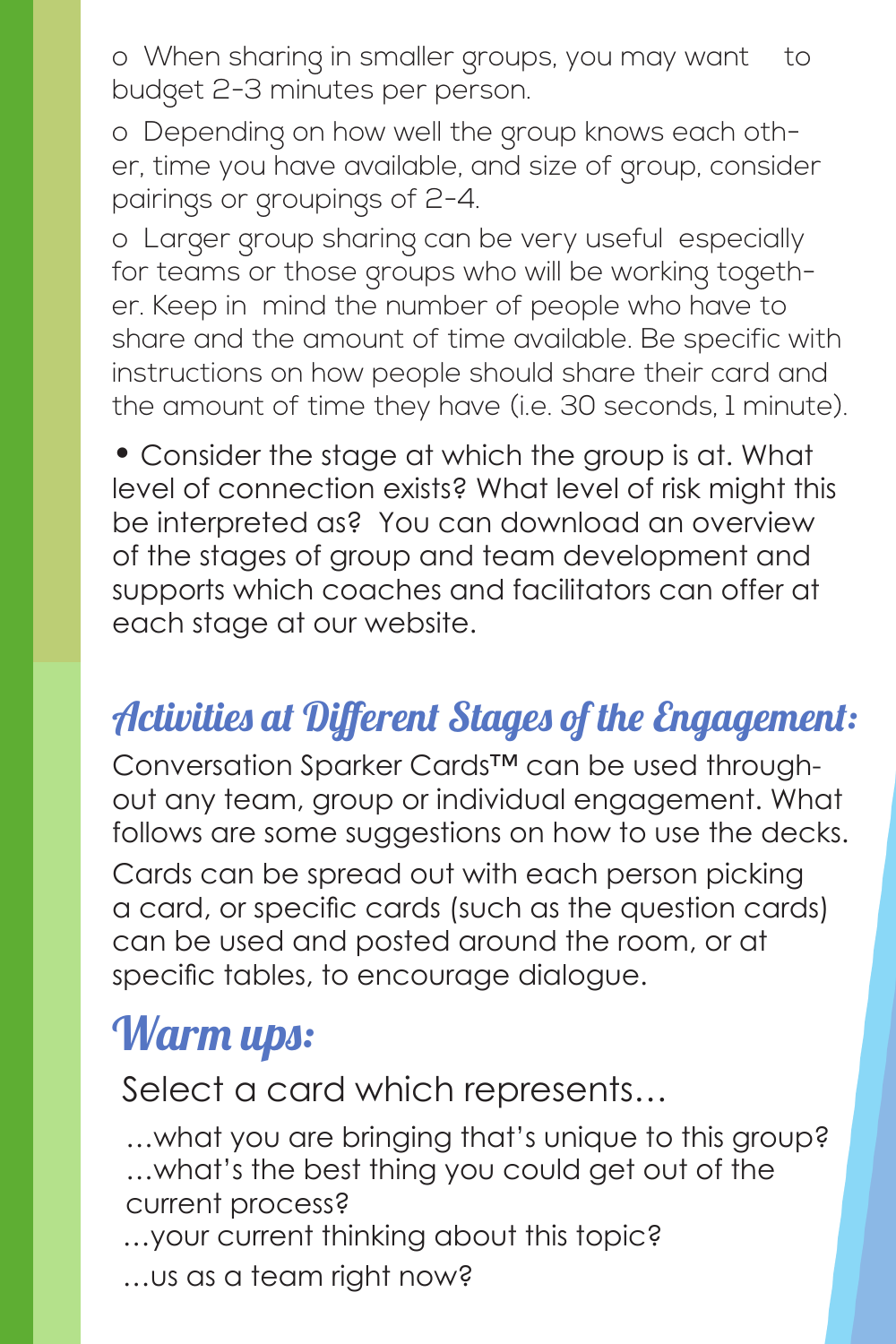## Goal Setting:

What's the card that represents your goals? What might get in the way? What could be an opportunity? What could derail you? What's the card that looks like success for you?

### Closure:

What's the photo which represents your next step? What's the photo which represents your key learning? What might get in the way of your next steps? What's going to support you in being successful? What's going to keep this alive for you? When working with leaders - what card represents what you want to take back to your team?

## When working with teams

Select the card which represents what you bring to the team

#### Select the card which represents:

- … the biggest opportunity for the team
- …the biggest risk
- …what is valued
- …what is the priority for the team
- ….what's not being said

What is the question this team needs to consider, or explore, right now?

## When working with classes

Select the card which connects you with what you have learned today

Select the card which represents the energy you are leaving with

What card represents where you want to be one year from now, five years from now, ten years from now….?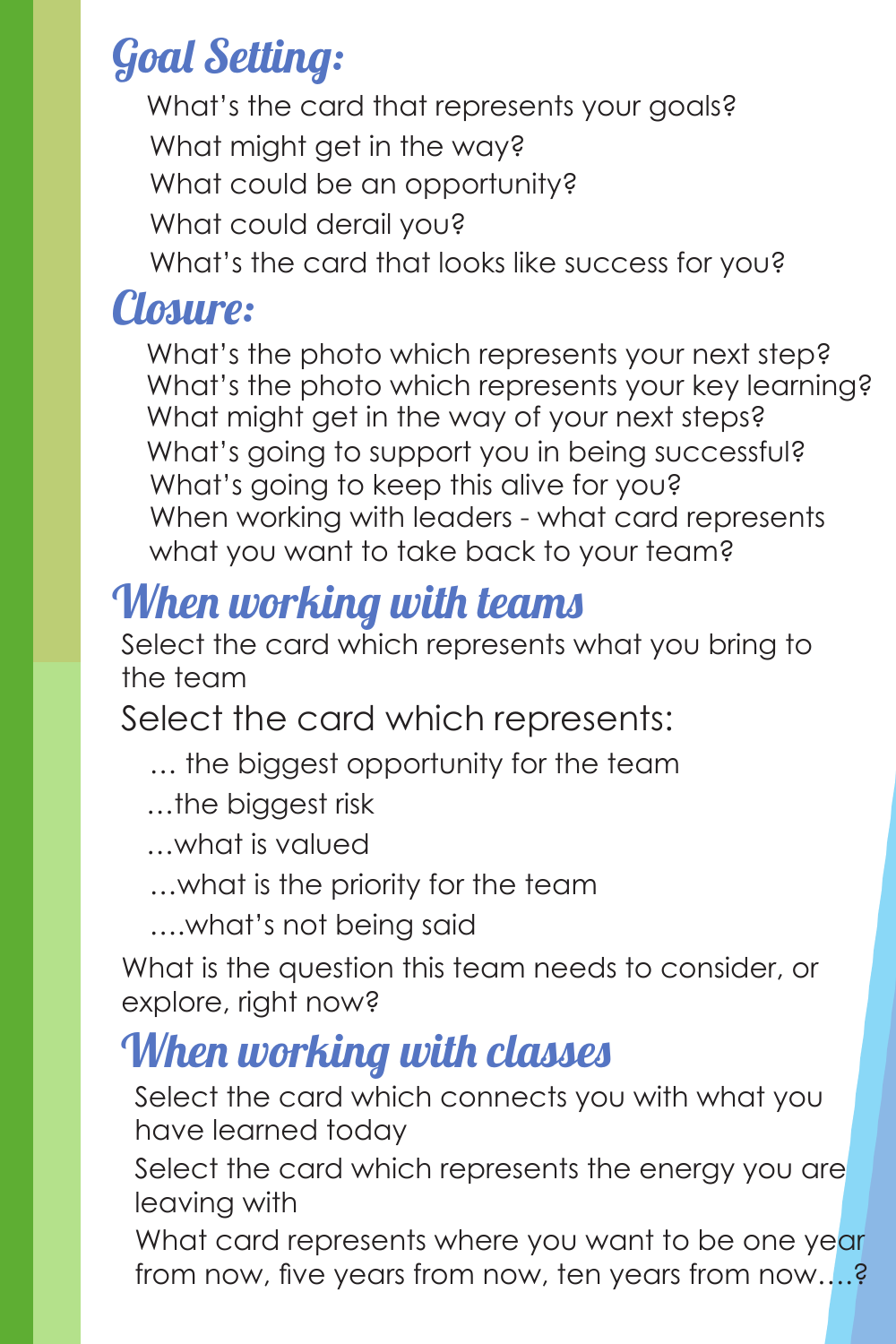## Six Quick Activities:

Just as the name implies, it is my hope that the Conversation Sparker Cards™ will create the spark for deeper dialogue. Here are six ways you may wish to incorporate them into your next conversation.

#### **1. SELECT A CARD**

Size: 1 to hundreds

Facilitator/Coach/Trainer will lay out the cards on a large table or in an areas where all the cards can be seen by participants. It can be useful to have it on a freestanding table so people can move around it and see the photos from different perspectives.

You may want to include cards with photos or also include the cards with questions.

A **virtual twist** - Have group members select a photo from those that you have shown on your whiteboard, or sent as PDF form. A digital license can be purchased online at http://www.conversationsparker.com.

Give each person a few minutes to select the card. Use the workshee. Allow time for sharing.

#### **2. CREATE A VISION:**

For individuals or individual team members:

**For individuals** - Have individuals select a photo which represents their vision (for their work, leadership, business, career etc). Give them time during the session to make notes on it, or have them journal their ideas before your next conversation point.

**For the team -** Have a team create their own story line using the photos included in the deck. What are significant milestones in the past and/or future?

**Team members can also create their own drawings using blank cards.**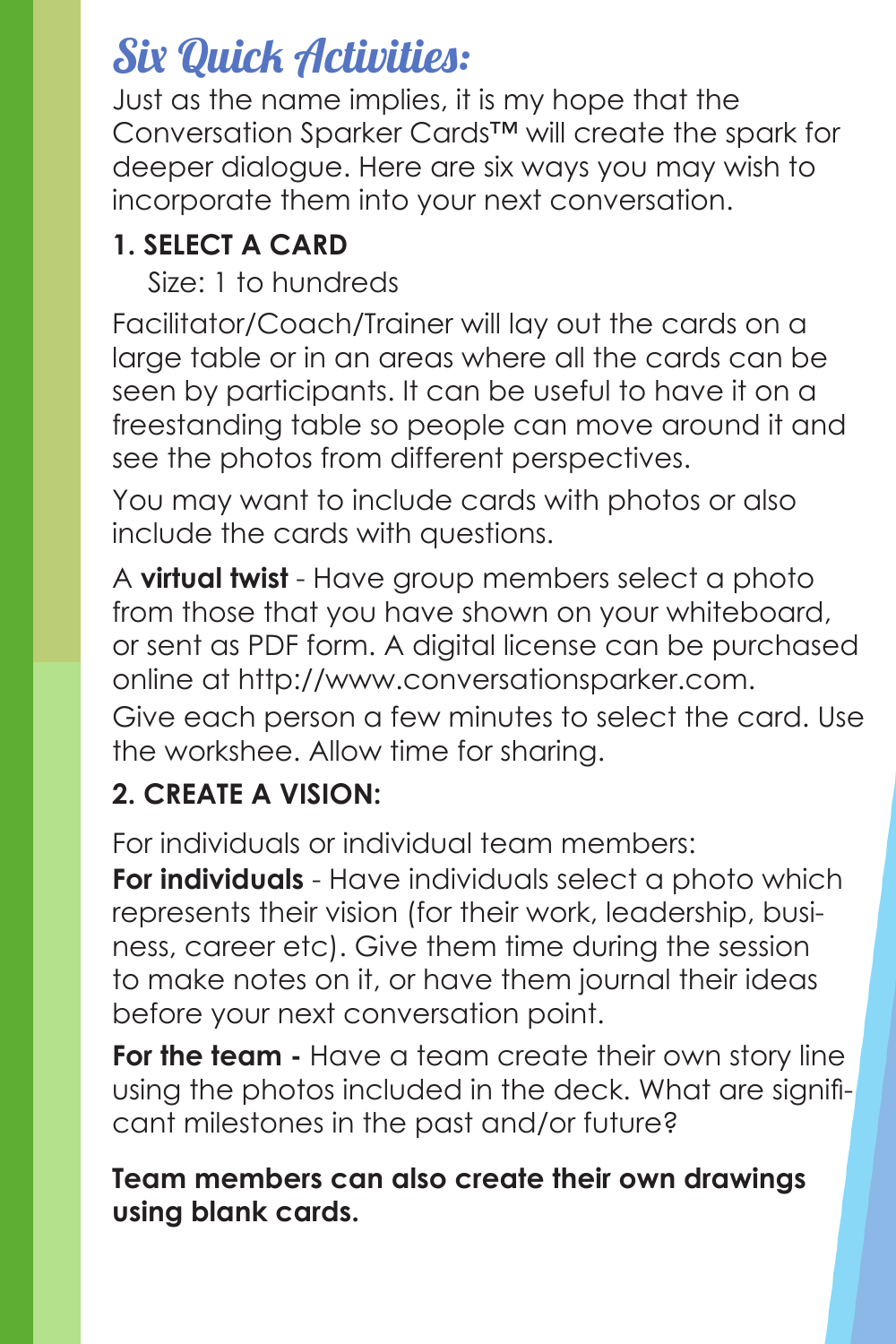#### **3. CONVERSATION SPARKING QUESTIONS The main Conversation Sparker Card deck comes with 22 questions , some with photos, some plain.**

You can use these questions in several ways:

1. Have each person pick a card for individual reflection 2. Team leaders can select a card for the team to be in dialogue around that week at their staff meeting 3. Each team member can select a card which they want to spark conversation in the team around.

#### **4. CREATING CONNECTION:**

At the start of the program have individuals select the card which represents what they uniquely bring to the group. Have them introduce themselves to the larger group with this card, providing the story behind it.

#### **5. WHAT'S POSSIBLE?**

If you could make a change right now and follow your dream, what would be possible? Select the card which represents what's possible! Have each group member select their own photo and share their story. What would it take to make this happen?

#### **6. CELEBRATORY CLOSURE**

The old adeage says "All good things must come to an end". Our group and team members remember the start and tend of things. As part of your closure activities, get people to select the card which represents what they are leaving the program with. Alternatively, you can have them select the Question card which they want to carry forward.

#### 42 Questions for Using the Conversation Sparker™ Cards

The main Conversation Sparker ™deck includes 48 photos and 22 questions to "spark" conversation.

These questions can be used as part of a team meeting to "spark" dialogue for all group members. Coaches may want to have individuals select a question that will be their focus before the next conversation. In a workshop or retreat, the questions can be used as an energizer or a conversation prompter over lunch or breaks.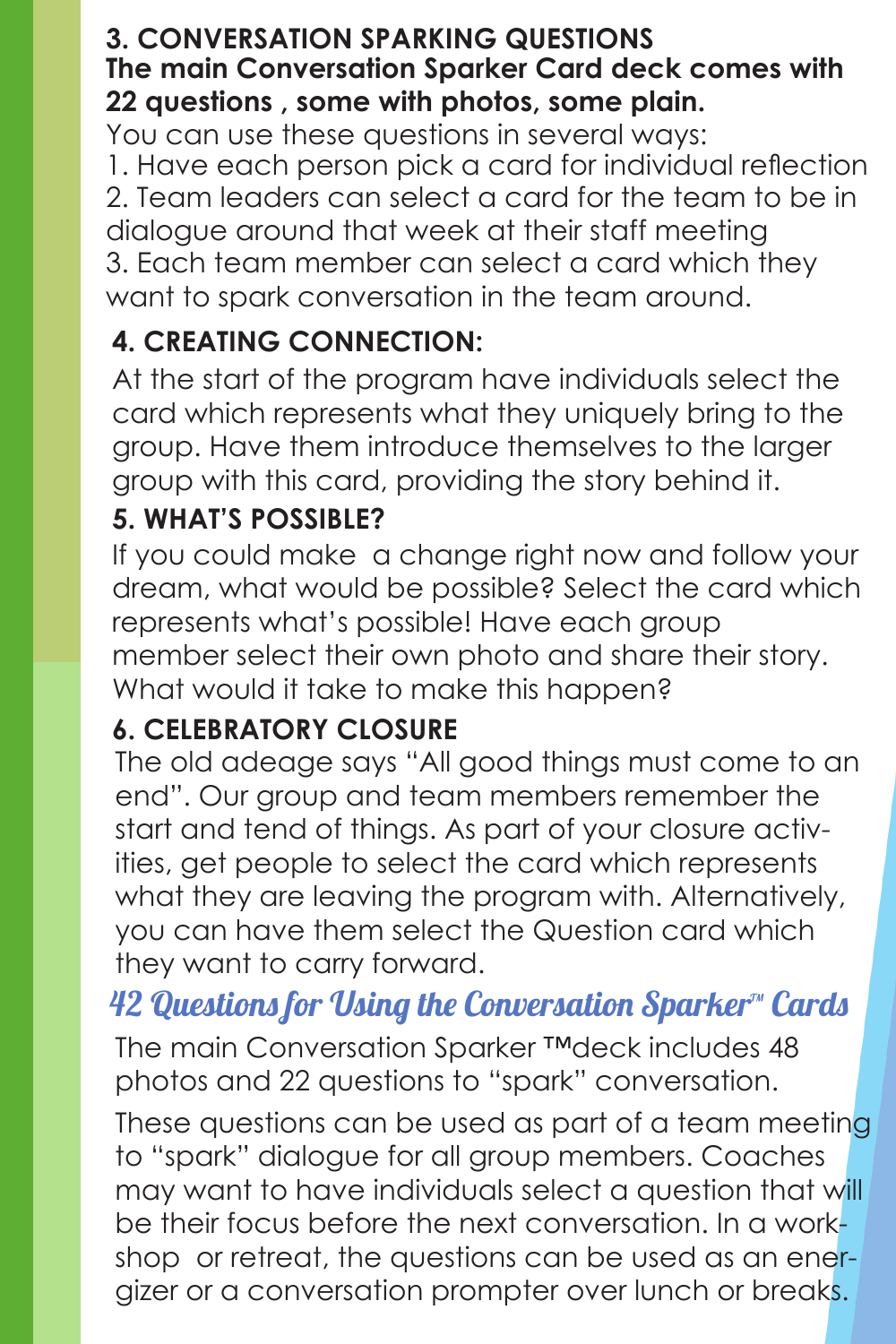The questions in the main deck are:

- 1. What's your vision?
- 2. What do you want to celebrate?
- 3. What do you bring that makes you unique?
- 4. What are your strengths?
- 5. What opportunities exist?
- 6. What will success look like?
- 7. What could get in the way?
- 8. What do you need to say NO to?
- 9. What's Your WHY?
- 10. What Else?
- 11. Why Not?

12. What's the 30,000 foot view? What's the view from the weeds?

- 13. If you need to collaborate?
- 14. What are you committed to, no matter what?
- 15. What relationships are important?
- 16. What's the priority?
- 17. What inspires you?
- 18. What's next?
- 19. What's the flip side?
- 20. What's another perspective?
- 21. What might be a roadblock?
- 22. What's possible if you collaborate?

#### **Relationships:**

- 23. What do we connect around?
- 24. What do we both value?
- 25. What does the relationship need?
- 26. What photo represents what we want to create together?

#### **For Teams:**

- 27. What do you aspire to?
- 28. What's a priority right now?
- 29. What's important?
- 30. What's valuable?
- 31. What's in the way?
- 32. What's not being said?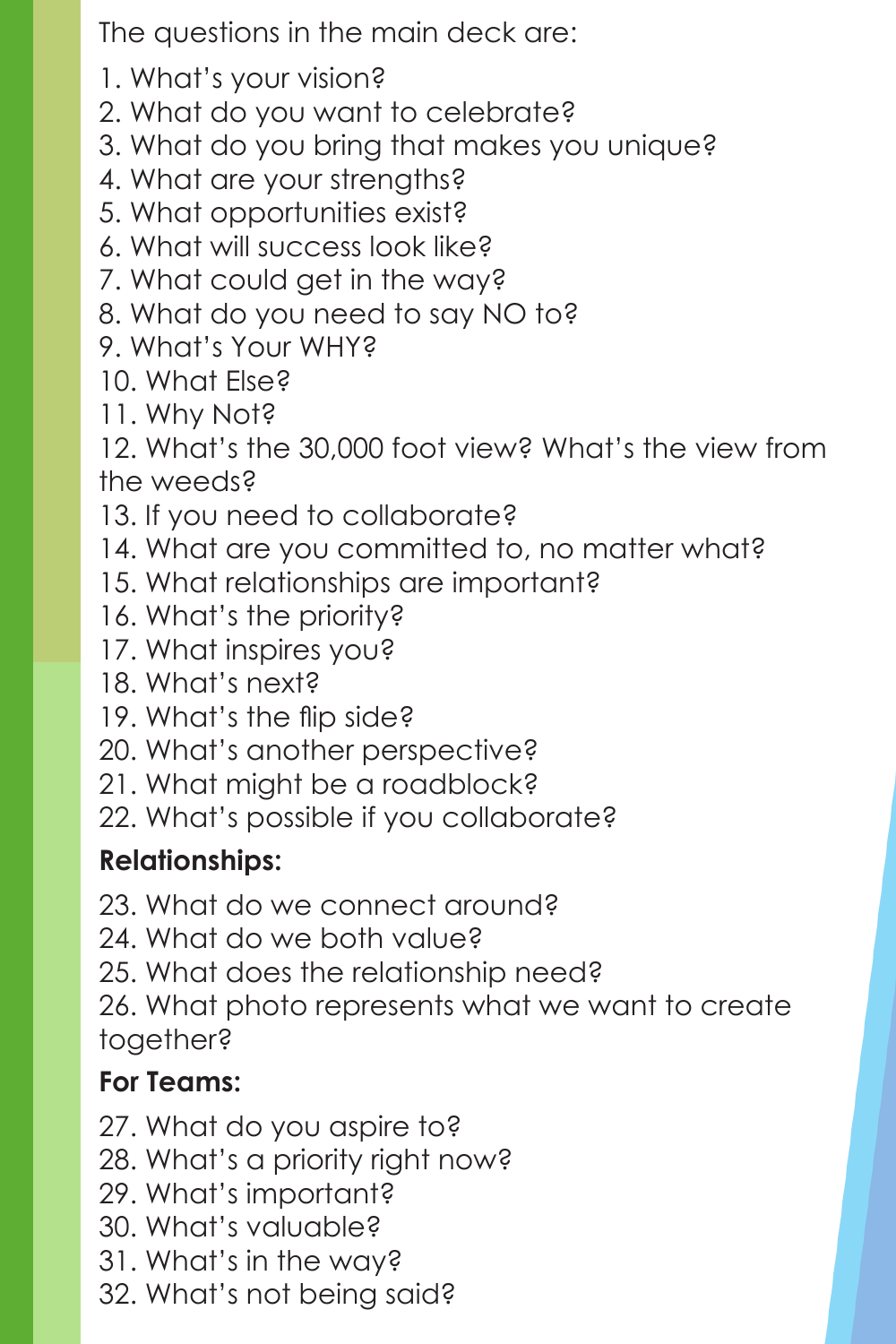- 33. What's not valued here?
- 34. What's not a priority?
- 35. Our greatest opportunity is…
- 36. Our greatest risk right now is…

#### **Exploring expectations:**

37. My hope for this program is

- 38. My concern for this program
- 39. What I want to get out of this process is…
- 40. My main goals are represented by….

#### **General Questions:**

41. What photo represents the extreme opposite of your current thinking? What new ideas can you glean from this perspective?

42. My best ever looks like (replace the with team, day, job, leader, coach etc)

#### **For more information and resources please visit at http://www.conversationsparker.com**

#### A note of thanks:

This deck came together with the help of several inviduals. The photos have been captured throughout decades of my travels as well as the travels of photographer ChelseaShell, and Romeo DeFreitas of the Guyana Marine Sea Turtle Conversation Society. The photos and booklet were critiqued by Matthew and Andray, Grant and Margaret. Thank you for your feedback.

The work has been inspired and shaped by the thousands of individuals, groups and team members I have worked with since the late 80s. Your stories and learning continue to keep me sparked and energized. Thank you!

To the thousands of coaches I have worked with in the last ten years, thank you for making me part of your reading, learning and conversation. I hope that you find this resource a valuable tool in the work you do and the conversations you spark.